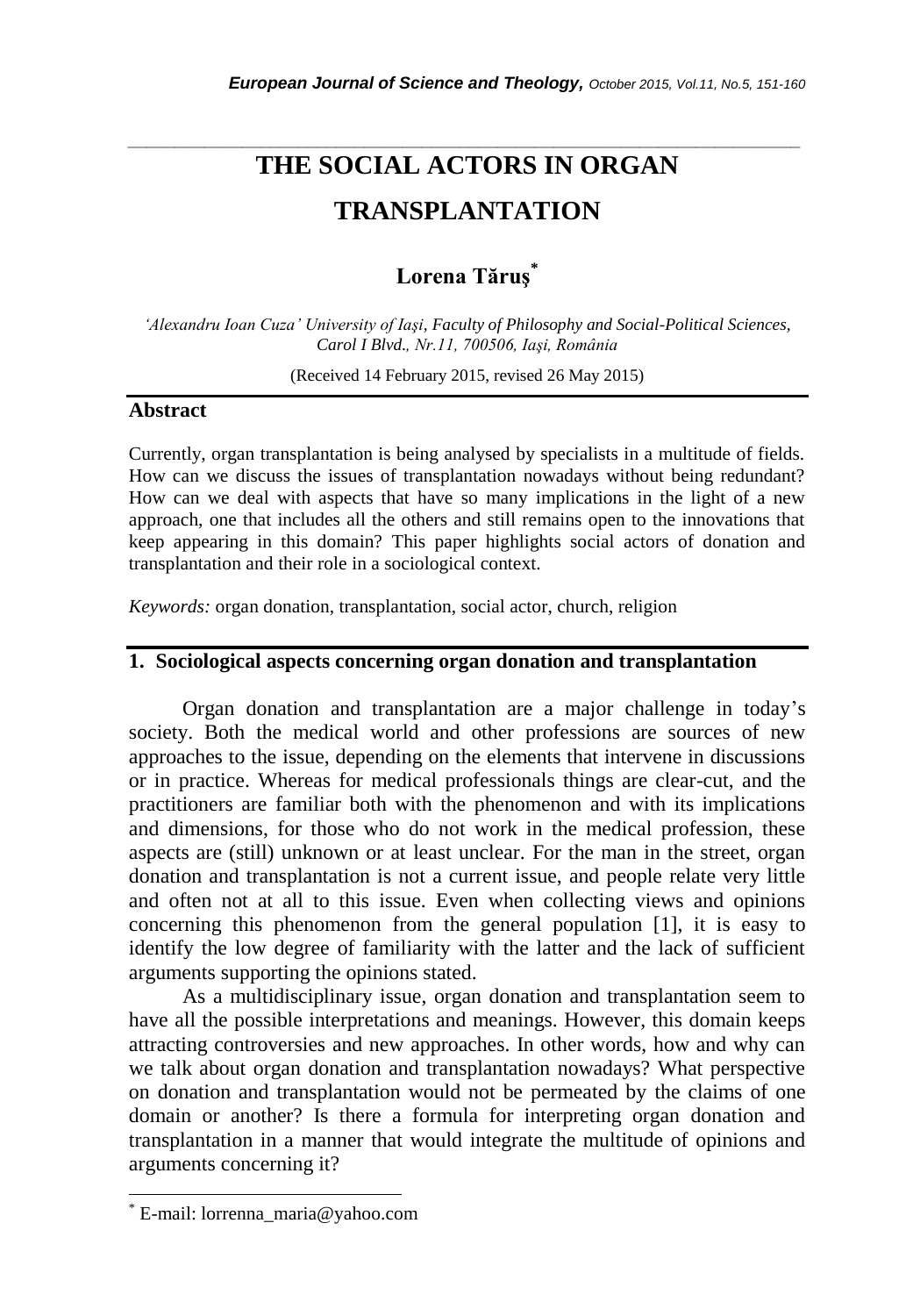The perspective presented here aims to deal with organ transplantation as a social phenomenon and to highlight the categories of social actors that interact during the donation and transplantation process. The extent of organ transplantation in the multitude of existing discourses makes it a complete social phenomenon [2].

Seen in this way, we can say that the issues of donation and transplantation could become a topic with a profoundly sociological character. From a sociological point of view, organ transplantation is currently a challenge of (post)modernity. Transplant science has managed great changes over a very short time interval, concerning the removal or postponement of suffering and the discovery of wellbeing, the rediscovery of the body and the re-familiarisation with its 'performances'. Medical technology is visibly ahead of the spiritual aspects; it is easy to see, as Father Chirilă underscores, that "the scientific and technological advances have often got ahead of dogmatic and moral analyses" [3]. Therefore, the intersection of the transplantation phenomenon with all the domains that do not belong to the field of Medicine is the reason for its complexity and for the need to view it also through a sociological lens.

Organ transplant is a complex social phenomenon consisting of a number of phenomena investigated by a diversity of areas of research, from the medical to the ethical and theological. Highlighting the social actors that intervene in the transplantation procedure would mean outlining their roles and identifying the weight of each of these roles. Accepting and assuming these roles is one of the first steps on the evolution of the system.

By following the thread of the social actors that have a role in the economy of transplantation, we find that, first of all, organ donation and transplantation are contrary to religious precepts. Organ transplant pushes the limits of life ever further, as if defying any call from man"s divine nature to accept and understand his suffering. On the other hand, Father Pavel Chirilă reminds us that "healing is at once a divine and a human act. Why? Because it is Christ suffering inside the patient, it is Christ working inside the doctor and it is Christ working in priest's prayers and in Church Sacraments." [4] Consequently, the task is to find voices that would apply the teachings of Christianity to the modern technologies of body re-evaluation and reinterpretation. Are such voices isolated or could they come together in one opinion concerning organ donation and transplantation and even provide support in this direction? Where and how to capture such concrete views and opinions? To begin with, sociological research can have an approach that would go towards this intersection of Church with organ donation. When searching for studies or research work on organ donation from a religious perspective, the perspective narrows considerably, as most of them refer to religion just as a reason in favour or against organ donation. Thus, there is a very small number of studies that reflect a clear and assumed religious vision [5-8], fact that proves the weak presence of Church voices that have something to say in this respect. However, "in a setting in which Medicine and Theology are discussed, research always finds its place.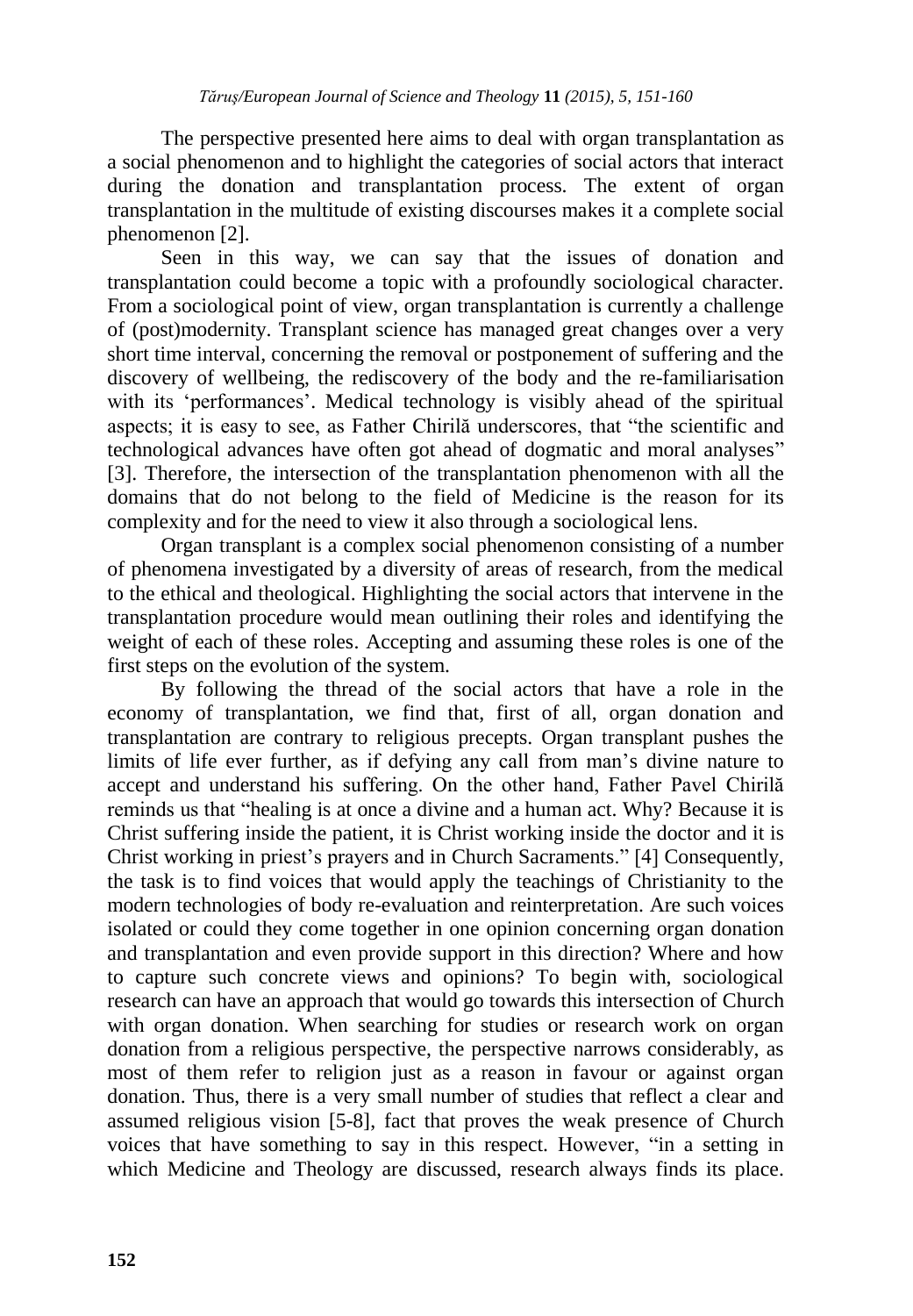There are countless questions being asked – and they must not be eschewed – about research under the incidence of Christian values." [9]

In this respect, after identifying the categories of actors that have significant roles in the issues of organ transplantation, our paper will attempt to outline the role of just one social actor – the Church. At the same time, this paper points out the lack of sociological research juxtaposing the Church and organ donation in the Romanian space. The following sections intend to sketch out a few possible premises for such research.

#### **2. Social actors in organ donation and transplantation**

The attitude towards organ donation is in fact a social construction consisting of a number of aspects and dimensions (ethical, religious, psychological, legislative, etc.). For each dimension there are social actors, who are more or less visible and who play various roles in a society"s transplantation system.

Sociologist Raymond Boudon states the fact that "in order to explain a social phenomenon, one must find individual causes, that is to understand the reasons social actors have for acting the way they act and believing what they believe" [10]. Also, the author underlines that "it can be just as difficult to find the reasons that led an actor to a certain act, either because the actor does give explanations or because the actor belongs to a culture we are not familiar with" [0, p. 26]. Identifying an attitude involves, according to the above, the motivations that form the foundation for the acts and actions of individuals who are profoundly different between themselves and who have different roles and different statuses.

Identifying the actors involved in the transplantation system and describing the roles they play can result in a viable strategy for increasing the rate of organ donation. Categorising the actors involved in the transplantation system and describing their roles can and should lead to a growth in their awareness about the need to become actively and visibly involved in a responsible manner. On the other hand, we may identify the actors involved in the process of organ donation and in increasing the rate of donation, we may highlight the specificities of a certain geographical area, but most of the time all these remain mere discussions, without applicability in reality.

Being focused mainly on the factors that determine the willingness to donate, research tends to push to the background the "social actors" who have a say and a role in the practice of organ donation and transplantation. By synthesising the research concerning the determining factors in the decision to donate [11-15], we can outline the categories of actors that could become spokespersons in proposing clear and well-structured directions for increasing the rates of donation in most societies that face a low donation rate.

The importance of identifying the actors of transplantation is underlined by the author Rhonda Shaw, who points out that stressing the position these actors have in the organisation of the transplantation system (donors, recipients,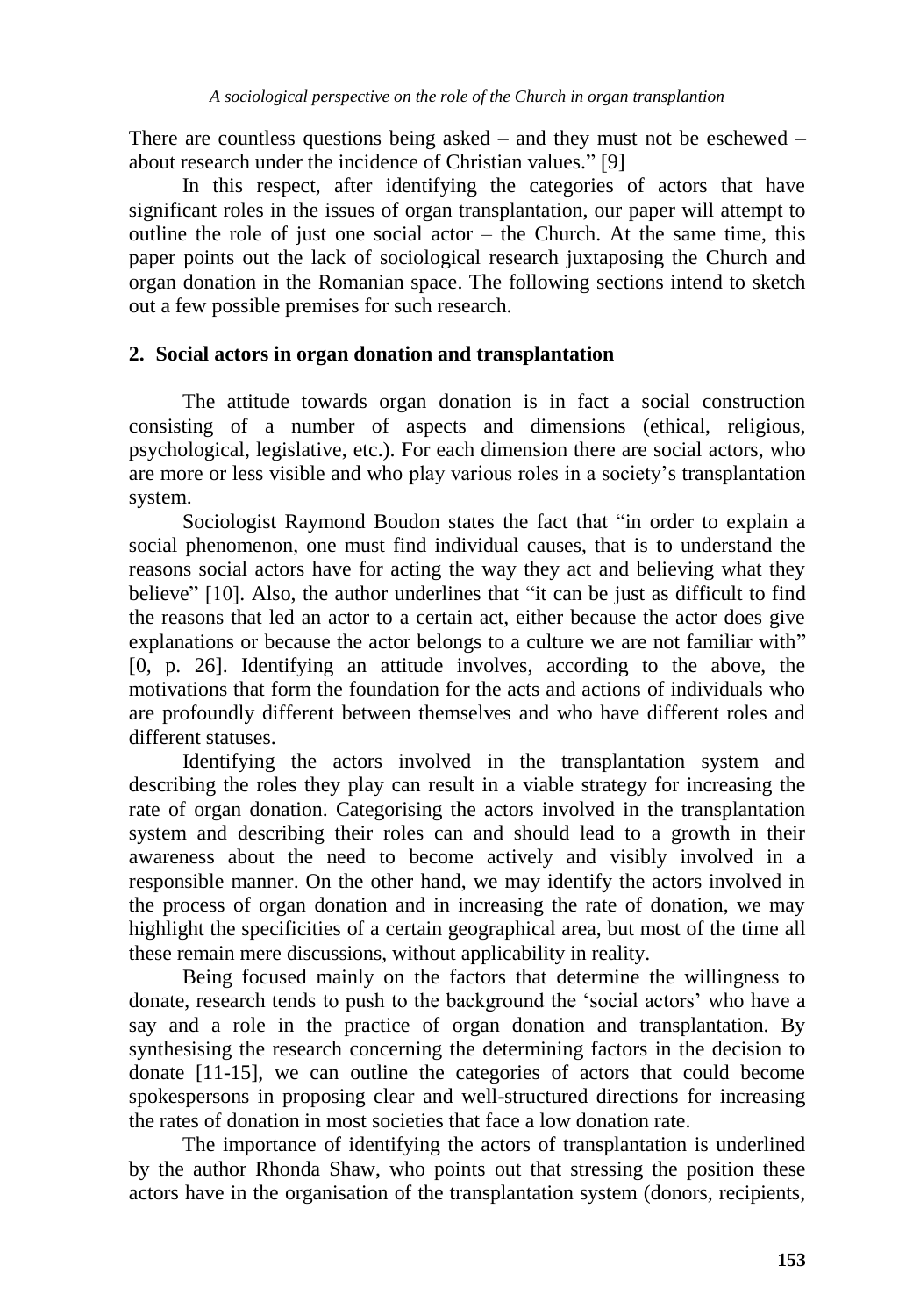physicians, transplantation coordinators, transplantation specialists, public policies experts, hospitals, activists in the transplantation are and governmental agencies) can reveal the degree of influence and the perspective each of these groups has on the processes of donation and transplantation [16].

The actors that play a role in the process of organ donation and transplantation is a society come both from the political upper echelons as well as from professional categories who have the power to issue directives and provide explanations or arguments to those who do not have enough information in order to make decisions. Motives such as saving the life of another, selflessness, the improvement in the quality of life of the organ recipient are just a few aspects that can be put to good use by the groups of actors who aim to put in place a strategy for increasing the rate of donation.

A first category of actors in the economy of organ donation and transplantation is that of recipients. Organ donation and transplantation are vital for those who require an organ. Waiting lists have much more members than the number of organs available, and this is the general situation everywhere in the world. The patients on the list are waiting every day to become organ recipients, to have transplant give then back their lives and quality of living. In the equation of organ donation and transplantation, the recipients are the category of actors that show in numbers the current situation of transplants. If we look at waiting lists – that is the lists of potential recipients – we see that the number of effective recipients indicates a very small number of actor patients who had the chance to receive an organ [http://www.transplant.ro/Statistici/W.L.%20form%20 ROMANIA%202013.pdf, accessed 15.01.2015].

The category of organ receivers includes in its turn individuals who experience post-transplant adaptations in ways that differ from one person to another. The outcome is not always a happy one, in which the patients carry on their life after transplantation naturally and without mental and emotional consequences. After transplantation, "the life of a foreign organ raises the issue of its integration in the host, which is an issue both if immunity tolerance and/or psychological appropriation" [17]. The aspects relates to identity after receiving an organ, the resumption of social activities, the existence of family support for living through a period with a high emotional load are directions that some societies go as far as to tackle in support groups! [http://www.transplantliving.org/community/support-groups/, accessed 17.01.2015]

The category of actors that require an organ for transplantation can yield information concerning waiting lists, the required number of organs, and even testimonials concerning life in such circumstances, when everything boils down to having to rely on a donor who has just lost his or her life. The waiting, the feelings of guilt, the awareness of the fact that they will receive an organ belonging to another person are factors that weigh down on these transplantation actors. Looking at the research including patients who had already received an organ, Margareta A. Sanner discusses the acceptability of an organ when the necessity to receive it is projected in one"s imagination [18]. The view is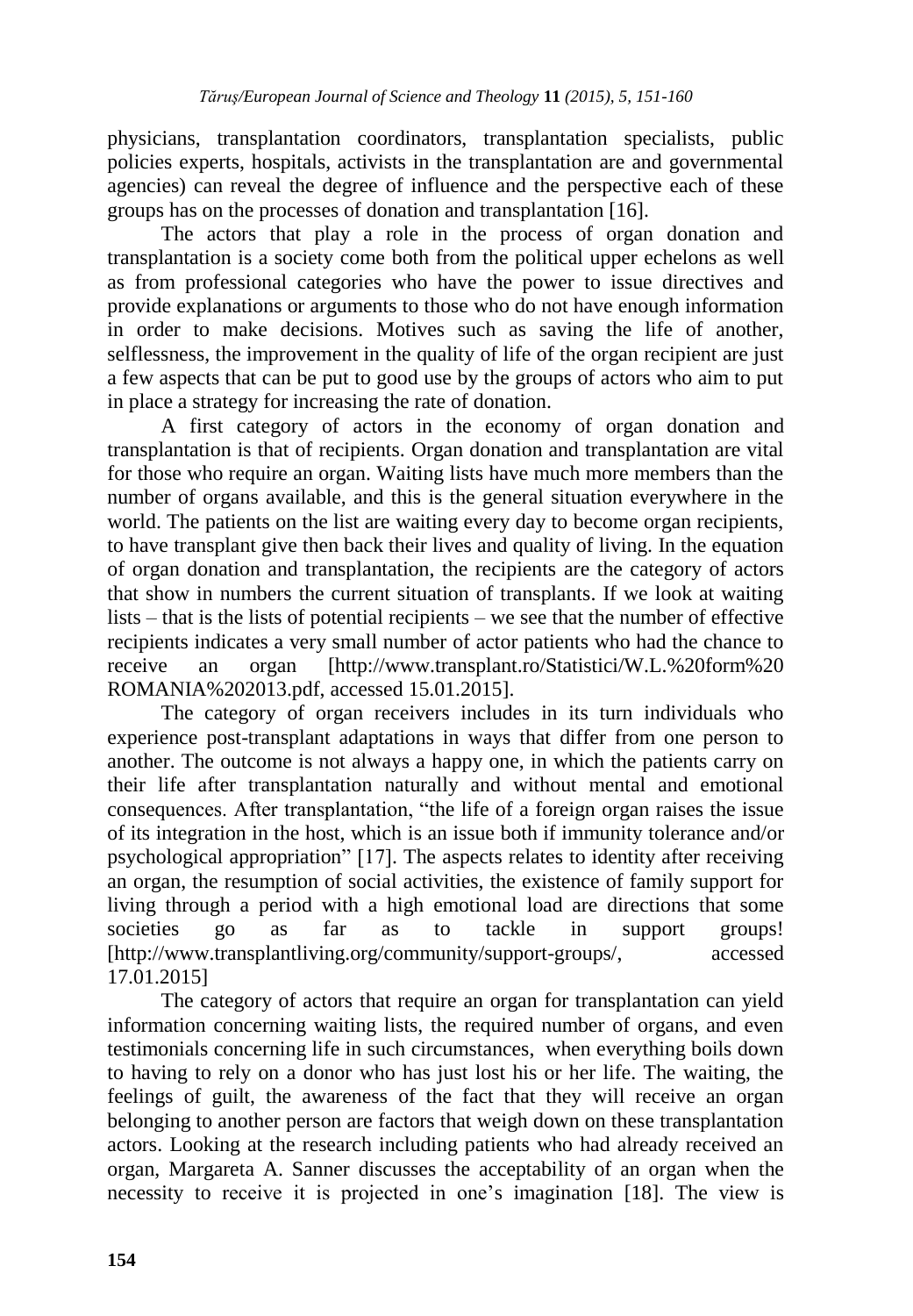opposite to the usual one, and the recipients are only potential ones, as any of us could be. When not raising identity issues or issues concerning changes in terms of emotions, individuals perceive the situation of donation in a relaxed manner, as they place themselves outside the issue. The focus will be on the origin of organs and less on the imminence of death when patients have only this solution left if they are to stay alive. Thus we can see that the extreme circumstances the recipients are in, can only be highlighted when the individuals have experienced such extreme situations. Such projections can, at most, result in an increase of enrolment in the donor register. The diversity of nuances concerning organ recipients is however much broader and causes the issue to step over the boundaries of other reflection domains. Sometimes they concern aspects pertaining to the recipients' beliefs and spirituality. The testimonials given reluctantly by recipients after a transplant experience show that their feelings, emotions and even their spiritual life are more intense and take on new dimensions after the transplant.

The donors are the second category directly involved in the transplantation process, at the other end of the procedure. Transplantation is achievable only when donors exist, irrespective of the way the organ is supplied. When we talk about donors, we have in mind both potential donors and individuals who have already donated organs or who have expressed their agreement for the post-mortem harvesting or organs, or who are enrolled in a donation database. The number of potential donors in the database is incomparably smaller then the number of organs needed. [http://www.transplant.ro/Statistici/W.L.%20form%20ROMANIA%202013.pdf]

Human donors may be alive or deceased. Among living donors, oftentimes we find the lack of any regret concerning the decision to donate, a firmness of decision and its acceptation, the lack of expectations following donation and the inclination to donate again if necessary [19]. These are the donors who have made a firm decision, and altruism and helping others are at the basis of said decision. Although the decision of living donors involves the same factors as the granting of consent for their organs to be harvested postmortem, in the latter situation the decision-making process is much more elaborated and reflected upon. Family, education level, age, gender, religion, background culture will influence more strongly the individuals who give consent for their organs to be harvested after they have ceased to live in order to save other lives.

Next of kin form a category that involves on one side of the barricade the donor's next of kin, and on the other side the recipient's next of kin. This category is not presented in any detail in literature, but due to the fact that it is directly connected to the main actors of the procedure and that they are in their immediate vicinity, they may reveal other aspects concerning donation and transplantation. Although attention given to the next of kin is regarded as optional, just a few simple questions concerning them may generate new ethical dilemmas.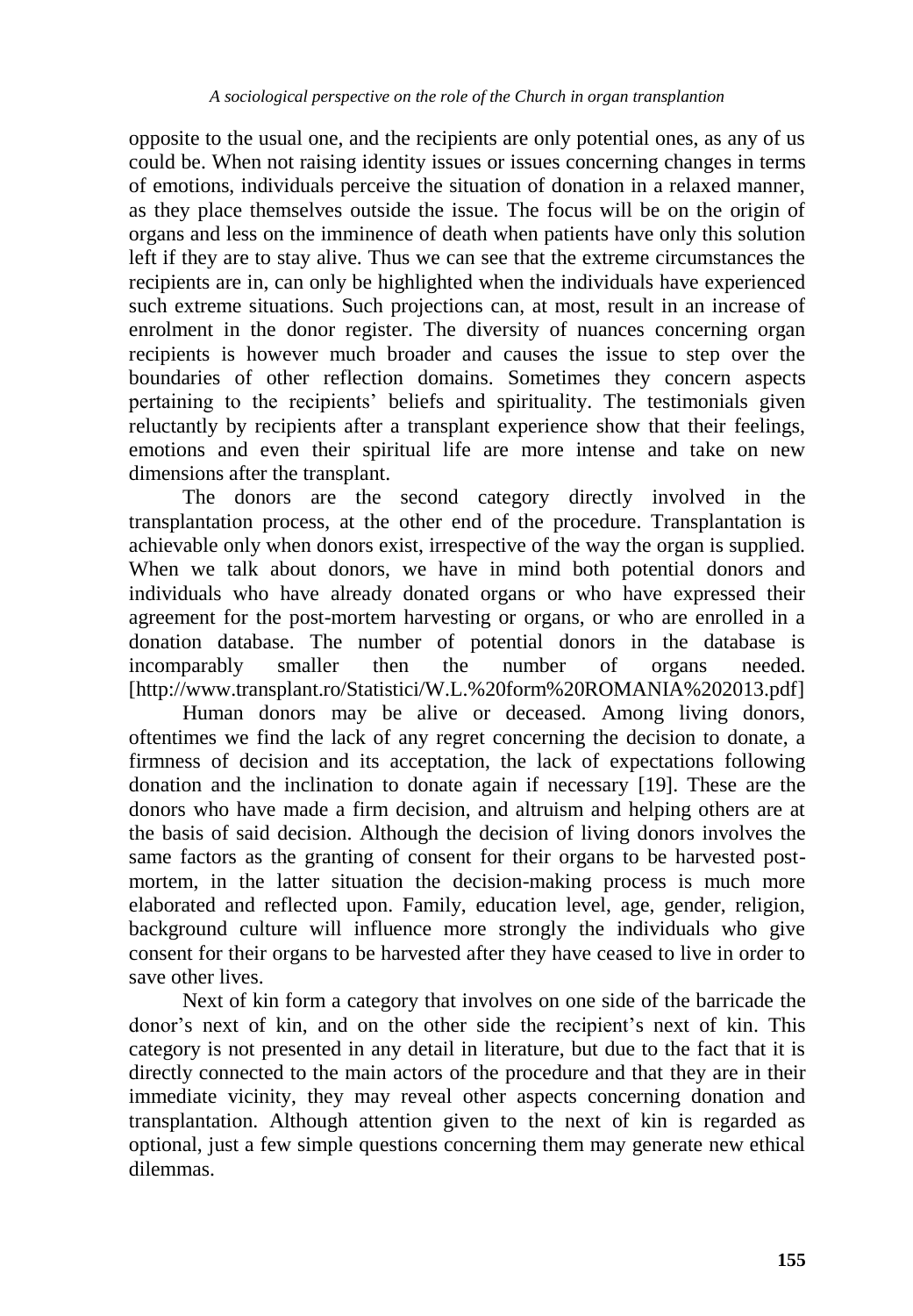The donor's next of kin are "those in the entourage of the donor, who are affected by the decision to donate" [20]. The discussion around them aims to clarify their degree of involvement in the decision-making process, by signing or refusing to sign the consent form for donation. The deceased donor"s next of kin may request information concerning the recipient, and ethics should answer the question of whether such a request for information is legitimate or not. Meanwhile, the next of kin of a living donor experience situations that may include major complications or even the death of the donor [20]. How will these individuals perceive donation, especially if they have tried to influence the donor in one direction or another? How will they relate to the medical system? How will they experience these situations, which they have not anticipated?

The recipient's next of kin are "those in the proximity of the recipient" [20, p. 32]. Certain aspects concerning the life of an individual who may have been for a long while on a waiting list can be captured from the perspective of those who have lived in the proximity of an organ recipient. Although their role can be discussed in general, individual cases provide a much more accurate description of the meaning the recipient's next of kin have. In this sense we mention the cases in which kidney transplant operations fail and the patients must return to dialysis, situations that cause depression in the patient and situations that are difficult to manage in the recipient's next of kin. Therefore, "the presence of a person in the proximity of a donor, who can help in the difficult post-transplantation moments, is important" [20, p. 32].

The medical team/personnel carry, first of all, the responsibility for communicating and interacting with the first two categories of actors. The interrelation between medical personnel and recipients or potential donors is based on a body of theoretical knowledge and on acquiring the competences and practical skills filtered and adapted according to intuition, as well as the skill of knowing how to interact with patients, who are burdened by their personal history [16].

Medical personnel has, first and foremost, the difficult task of expressing in plain language the fact that, without a transplant, the patients cannot continue their lives in a normal manner or even at all. The discourse is even more fraught when a possible donation from a brain dead patient is approached. Those in charge of the transplantation process find themselves in the situation of finding the ideal key for discussing such issues with the family who is grieving over the loss of a loved one. The dynamic of the family must be analysed, in order to have the possibility to anticipate the reaction to such a request. A discussion opened too early can lead to reluctance and rejection from the part of the family, or it can even cause a misunderstanding of the request or indignation when facing such an approach. The family may feel an obvious insensitivity to the crisis the potential recipient goes through. Mistrust from the family is in this case a natural reaction. The family members are still under the shock of the loss they have suffered [21]. Complementing the medical history with the social one is an opportunity to help the family reflect on the trauma and overcome it. However, reality shows that medical personnel, the transplantation teams, will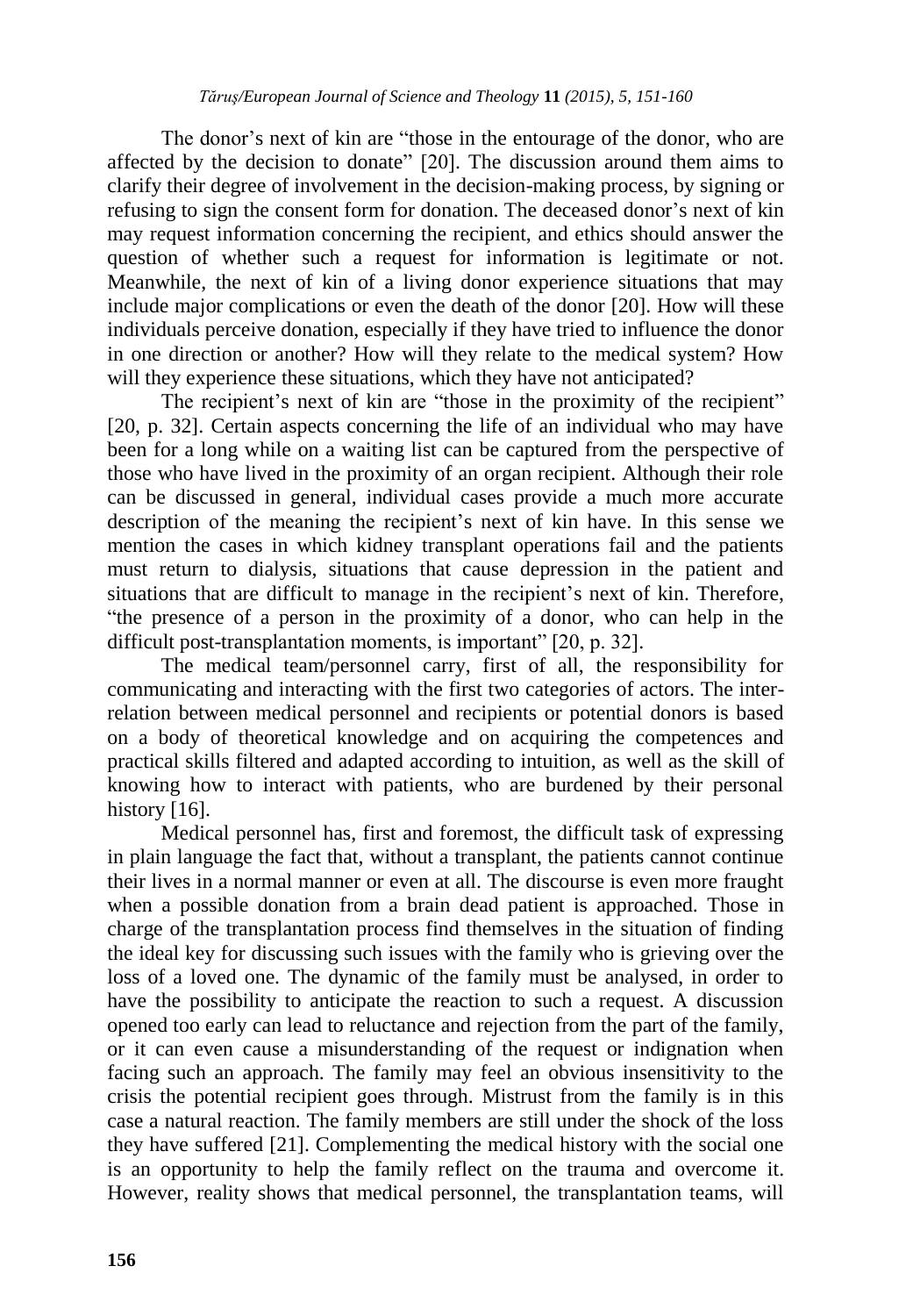never get to know all the family dynamics and history. In most cases the decisions are made as a result of the physicians' assessments, without knowing the detailed situation of each case [21]. It is easy to see that the dimension of communication between the medical team and the family means a great pressure places on the actors finding themselves in the situation of acting as mediators between the death and suffering of some individuals and the recovery of a whole universe for other individuals. The category of social actors involved in the medical side of transplantation has a difficult role, which it has to be able and willing to adapt from patient to patient.

The education system is a collective actor, but it is almost imperceptible in the economy of the transplantation system. The research made on the intent to donate point out that the education factor has a great influence on the decision to donate. If we talk either about education level or about degree of information, we see that behind the education factor we have the education system of a certain space. The lack of information concerning decisions related to the end of life and the lack of interest for seeking such information are markers of education level. Ashkenazi and Klein have shown in a study that "the higher the education level, the more increased the wish to donate" [12]. The relationship between the willingness to donate and the level of education has been described in another study, which states that "young people with more years of education and with more information about the current legislation of their country concerning donation tend to be more willing to donate their organs, the way they are open towards granting consent for a relative to donate" [13].

We may count prejudice ad part of the same area and becoming barriers in pro-donation decisions. One proof concerning prejudice as a result of lack of information, highlighted in a study, is related to the allocation of organs, which go to "beneficiaries who do not deserve them and who have head unhealthy lifestyles; besides, there is the fear of HIV transmission" [15]. The examples come to underline the important role the education system plays in a society. The information research activity for personal decisions made in the know and accepted depends to a great extent on the type of education available in a certain area. This is one reason why we may consider the education system as being a significant actor in the issue of organ donation and transplantation.

The multi-factorial character of the donation process makes it difficult and slow, to the disadvantage of the patients on waiting lists in need on an organ. Roels and Rahmel showed in a study made in the European Union that throughout this process, legislation crosses paths with the medical teams, with the investments and infrastructure of the healthcare system, with mentalities, as well as with religion and education [14].

The political and economic system of a state may be considered an actor in the organ transplant equation. It is the one who can harmonise healthcare policies in the matter of organ donation and transplantation, in a position to fund the system and assign resources, as well as create "collaborations" between national donor registers in order to create an international database.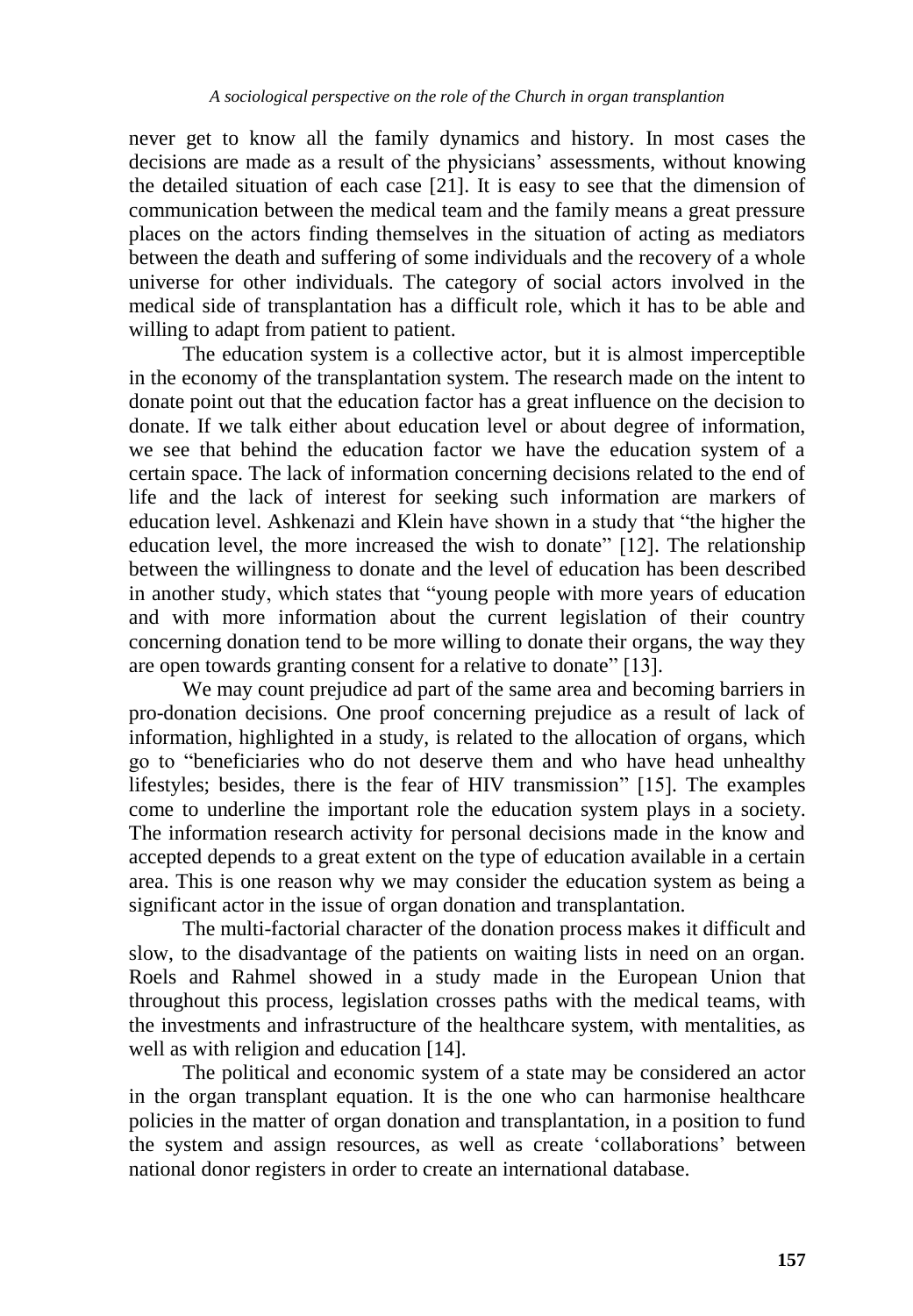The inexistence in the EU of a common legal framework concerning donation [14] points however towards an actor who has not managed to find the common denominator of all the countries in order to create a common database concerning donation. In terms of politics, some researchers have tried to find out whether political affiliation and a higher degree of social interaction lead to a decision in favour of donation [13]. The community may have some weight in the choice to donate, as the donation act may be seen as a community contract with the others. Mossialos has shown that the higher the degree of social involvement, the more inclined the individuals are to donate their organs. As they experience a strong social inclusion and the feeling of belonging to the various groups they are a part of. These individuals believe they have a moral duty to replay this inclusion and interaction by donating organs. The role of this segment reflects, as we can see, both on the donation process and on the entire system, as well as on the population of a community. But in order to be able to talk about the political/economic/lawmaking segment as genuinely playing a role as an actor in the process, this segment needs to be visible, perceptible by the individuals.

The donors, the recipients and other individuals that play various roles in the transplantation process and system can come together as common voices in various associations, organisations, therapeutic communities, etc. Some of their aims concern increasing the effectiveness of the system, or the beneficial effects of testimonials and follow-up reunions of operated patients, or mutual support through the discussion and publication of special medical cases, etc. Irrespective of the nature or the aim of their activity, the influence of such groups may prove useful and effective for improving the transplantation system.

The discussion of factors that belong to the transplantation system and/or process reveals both the complexity of the phenomenon and the levels on which it can be analysed. Transplantation is a multidimensional phenomenon, and the actors and factors that intersect in the intention to donate are varied and manifold. It is difficult to take any position in relation to some of them. At the same time, the intention to get things moving or a willingness to improve the effectiveness of the transplantation system are ambiguous. Nevertheless, whenever an actor from the decision-making system shows an interest in effective change, the situation appears different.

The decision to donate involves all these factors and identifying the actors behind them may prove difficult, confusing or useless. Meanwhile we find common actors, imperceptible actors or actors that may generate changes in several areas.

Church and religion have a very important role in society, especially in the current context, in which "Science and technology have become such strong realities, set in the hands of man, that we can talk rightfully, about playing God" [22]. This play, however, can become downright in those societies in which religious traditions and customs are intertwined with the local culture or are even partly identified with it. Drawing the limits of technology and seeking religious answers to today"s problems turn out to be concerns that are necessary for the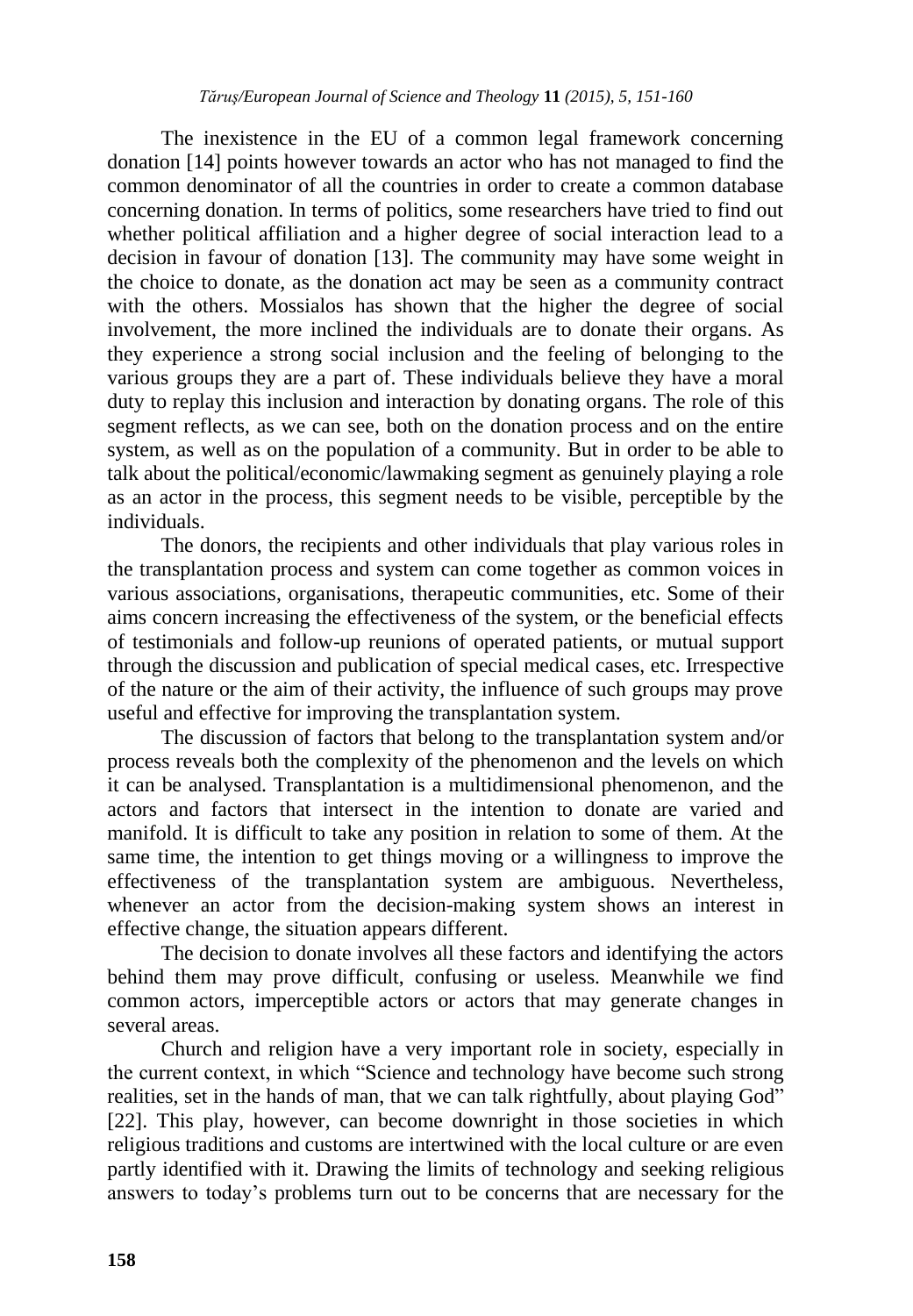good operation of a community. Thus, with various degrees of religious integration in one"s personal trajectory, each type of society will also seek out the answer of religion to the issue or organ donation and transplantation [12]. Although religion may be an individual factor in the subjective decisions concerning donation and not only, individuals seek out the official opinion expressed by the institution of the Church they belong to. When comparing the religious factor, which may be very private for the individual, with the institutional one, that of the Church, other reflection topics come to the surface: "does the Church see itself as an opinion-maker in the issue of donation?", "does the Church have and acknowledge a certain point of view in this direction?", "can we talk about an up-to-date Church, engaged in discussing today"s challenges?". These are just a few of the premises that make us think that the Church is an actor that should be dealt with in a separate work.

#### **3. Conclusions**

The discussion about organ donation is far from having exhausted all its dimensions. Due to its social, economic. legal, ethical, moral and religious implications, organ donation proves to be a total social phenomenon. We are therefore dealing with a social phenomenon, with actors, challenges and many levels of discussion in a pluridisciplinary context that has more or less visible anchors in concrete planes.

The attitude towards organ donation consists of a number of factors and actors, each of them present in a different manner in the decision of organs donation. Finding the actors that contribute to the attitude towards donation is an effort that has to continue. New nuances and elements can appear in personal circumstances when the individuals have to make a decision of such great importance for themselves and their families. The multitude of actors and factors that are involved in donation and transplantation underline both the complexity of the phenomenon and the whole host of individual or collective social representations concerning them.

When viewed as a social phenomenon, organ transplant is clearly in a dynamic of change, in a relativist framework, which may change depending on the elements that make it up. The social actors in the economy of organ donation and transplantation are just one segment of a phenomenon that can change its parameters radically, sometimes in a very short period of time.

## **References**

- [1] C. Gavriluţă, Reprezentări şi dileme sociale în transplantul de organe, in Dileme etice la finalul vieţii, Polirom, Iaşi, 2013, 169-182.
- [2] M. Mauss, *Eseu despre dar*, Polirom, Iaşi, 1997, 218-220.
- [3] P. Chirilă, *Bioetica specială*, in *Principii de bioetică. O abordare ortodoxă*, P. Chirilă, L. Gavrilă, C. Gavrilovici and A. Băndoiu (eds.), Christiana, Bucharest, 2008, 200.